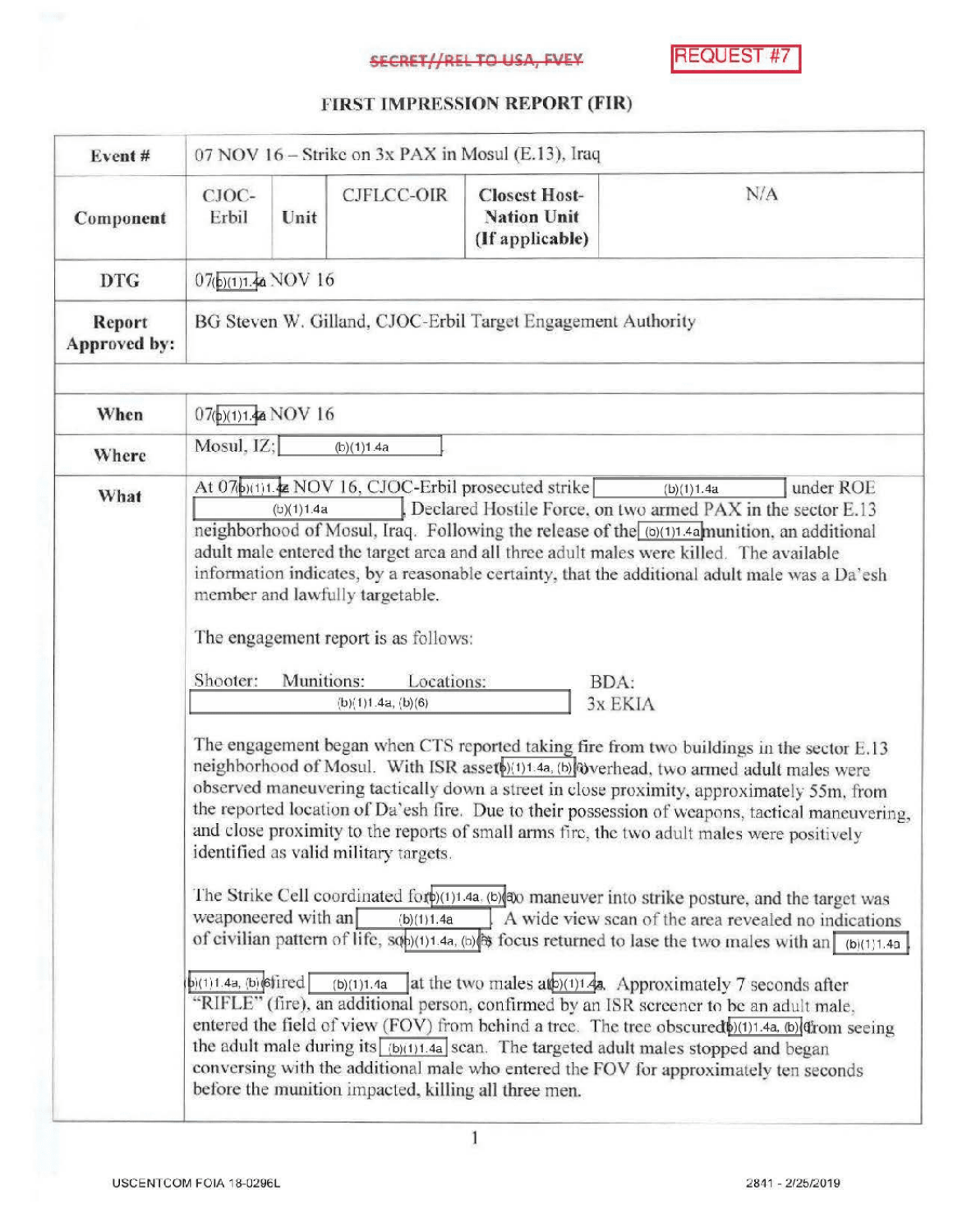## **SECRET//REL TO USA, FVEY**

| <b>Next Step</b>                   | ISR post-strike observation also did not reveal any civilian pattern of life; however,<br>approximately five to ten minutes after the strike, three adult males approached the bodies.<br>Based upon the TEA's observation and ISR screener's assessments, these adult males<br>approached the bodies, took a weapon from one of the bodies, and returned to the bodies to dig<br>through the pockets to retrieve something from them. All three adult males were assessed to<br>be Da'esh based upon their behavior, including obscuring their position with a thermal<br>signature blanket, and using the tree to obscure their observation from ISR assets. Despite this<br>assessment, these adult males were not engaged on the basis that they were conducting<br>mortuary affairs or possible medical treatment on the three men who had been struck.<br>The manner in which the armed adult males conversed with the additional adult male, coupled<br>with the manner in which all three adult males' bodies were handled, support, by a<br>preponderance of the evidence, that the additional adult male was a Da'esh member.<br>The location in which the strike occurred was in a Da'esh-controlled area, in front of a<br>building, with historical enemy signals intelligence. The intelligence also supports the<br>neighborhood in which this strike occurred is devoid of civilians based upon ISR observation,<br>current CTS maneuver in that location, and the enemy action that had occurred in this location<br>in the preceding 48 hours. Furthermore, review of the CJOC-B Civilian Pattern of Life<br>(CIVPOL) tracker indicates the last observation of civilians in the neighborhood occurred on 1<br>November, almost one week prior to this incident.<br>A preponderance of the evidence supports a battle damage assessment of 3x EKIA, and zero<br>civilian casualties.<br>Future action planned: No further action relating to this incident. CJFLCC-OIR and CJOC-<br>E will continue to monitor media or other reports concerning this strike in future $ \phi(1) $ 1.4c<br>materials.<br>Actions taken by unit after event:<br>1. The evidence indicates all targeting procedures were followed with no anomalies;<br>specifically, mitigation measures were taken to prevent collateral damage, $(b)(1)$ 4a scans<br>were conducted before the strike, and appropriate reliance upon $(b)(1)1.4d$ approval and the |
|------------------------------------|-------------------------------------------------------------------------------------------------------------------------------------------------------------------------------------------------------------------------------------------------------------------------------------------------------------------------------------------------------------------------------------------------------------------------------------------------------------------------------------------------------------------------------------------------------------------------------------------------------------------------------------------------------------------------------------------------------------------------------------------------------------------------------------------------------------------------------------------------------------------------------------------------------------------------------------------------------------------------------------------------------------------------------------------------------------------------------------------------------------------------------------------------------------------------------------------------------------------------------------------------------------------------------------------------------------------------------------------------------------------------------------------------------------------------------------------------------------------------------------------------------------------------------------------------------------------------------------------------------------------------------------------------------------------------------------------------------------------------------------------------------------------------------------------------------------------------------------------------------------------------------------------------------------------------------------------------------------------------------------------------------------------------------------------------------------------------------------------------------------------------------------------------------------------------------------------------------------------------------------------------------------------------------------------------------------------------------------------------------------------------------------------------------------------------------------------------------|
|                                    | CJFLCC-OIR CIVPOL tracker reporting concerning the civilian pattern of life.<br>2. All available information feeds have been reviewed and supports the assessment that no<br>civilians were killed or injured as a result of this strike.                                                                                                                                                                                                                                                                                                                                                                                                                                                                                                                                                                                                                                                                                                                                                                                                                                                                                                                                                                                                                                                                                                                                                                                                                                                                                                                                                                                                                                                                                                                                                                                                                                                                                                                                                                                                                                                                                                                                                                                                                                                                                                                                                                                                             |
| Additional<br>Information          | No known media or Open Source Reporting currently exists relating to this engagement.                                                                                                                                                                                                                                                                                                                                                                                                                                                                                                                                                                                                                                                                                                                                                                                                                                                                                                                                                                                                                                                                                                                                                                                                                                                                                                                                                                                                                                                                                                                                                                                                                                                                                                                                                                                                                                                                                                                                                                                                                                                                                                                                                                                                                                                                                                                                                                 |
| <b>Casualty</b><br><b>Estimate</b> | Zero.                                                                                                                                                                                                                                                                                                                                                                                                                                                                                                                                                                                                                                                                                                                                                                                                                                                                                                                                                                                                                                                                                                                                                                                                                                                                                                                                                                                                                                                                                                                                                                                                                                                                                                                                                                                                                                                                                                                                                                                                                                                                                                                                                                                                                                                                                                                                                                                                                                                 |